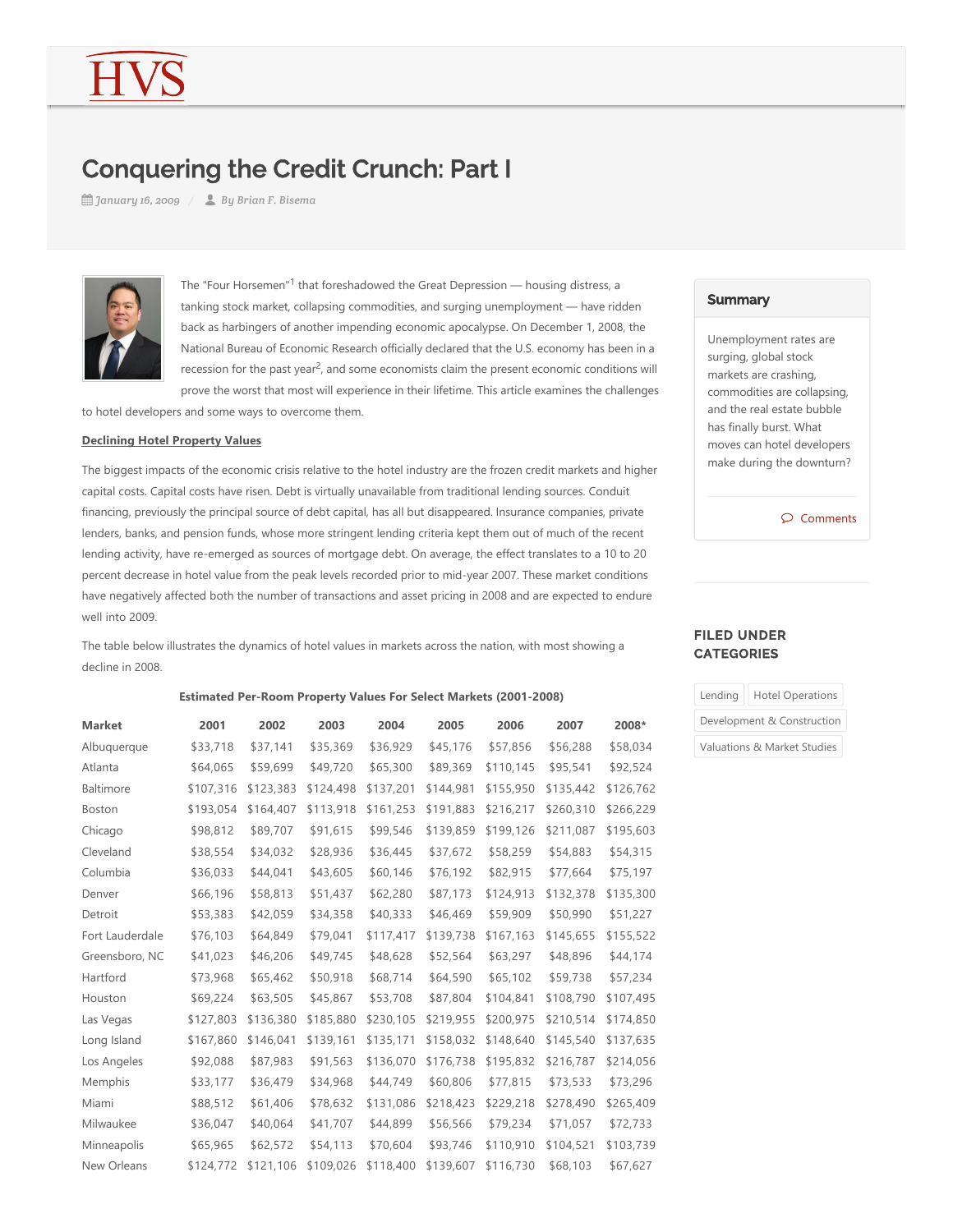| New York             | \$137,706 | \$105,581 | \$100,000 | \$193,403 | \$318,732 | \$382,322 | \$508,521 | \$515,365 |
|----------------------|-----------|-----------|-----------|-----------|-----------|-----------|-----------|-----------|
| Oahu                 | \$127,387 | \$135,069 | \$161,217 | \$232,984 | \$345,319 | \$355,513 | \$332,467 | \$318,510 |
| Omaha                | \$38,878  | \$41,344  | \$43,125  | \$51,329  | \$61,931  | \$84,189  | \$77,501  | \$71,494  |
| Philadelphia         | \$63,176  | \$78,246  | \$71,007  | \$85,846  | \$102,547 | \$119,993 | \$116,109 | \$115,919 |
| Phoenix              | \$72,833  | \$64,897  | \$72,914  | \$102,663 | \$134,060 | \$171,693 | \$153,996 | \$147,211 |
| Portland, OR         | \$51,344  | \$51,467  | \$48,714  | \$59,432  | \$82,761  | \$111,756 | \$116,568 | \$116,201 |
| Raleigh-Durham       | \$49,039  | \$46,335  | \$44,856  | \$54,541  | \$58,715  | \$82,758  | \$83,069  | \$80,970  |
| Rochester, NY        | \$38,605  | \$42,120  | \$49,842  | \$45,337  | \$51,024  | \$77,393  | \$76,397  | \$70,228  |
| Sacramento           | \$67,087  | \$69,391  | \$72,197  | \$81,641  | \$86,928  | \$108,281 | \$84,290  | \$75,050  |
| San Diego            | \$141,542 | \$146,923 | \$161,039 | \$174,814 | \$192,631 | \$231,727 | \$217,368 | \$213,173 |
| San Francisco        | \$190,859 | \$120,129 | \$105,799 | \$149,594 | \$206,233 | \$243,121 | \$289,148 | \$301,549 |
| Seattle              | \$88,425  | \$79,259  | \$82,128  | \$100,364 | \$127,011 | \$175,146 | \$172,043 | \$174,177 |
| St. Louis            | \$45,439  | \$51,126  | \$43,471  | \$48,252  | \$56,581  | \$63,548  | \$61,665  | \$59,174  |
| Tallahassee          | \$35,696  | \$42,801  | \$50,733  | \$67,699  | \$73,419  | \$71,942  | \$46,471  | \$45,585  |
| Washington DC        | \$133,814 | \$144,639 | \$153,329 | \$204,809 | \$260,543 | \$241,279 | \$263,208 | \$234,299 |
| <b>United States</b> | \$52,291  | \$51,815  | \$51,395  | \$65,497  | \$82,164  | \$99,773  | \$94,668  | \$90,937  |

\*Forecast

Source: HVS - 2008 Hotel Valuation Index (HVI)

# **Strategies for Hoteliers in a Down Market**

"When we do come out of this downturn . . . the travel industry [will be] back with a vengeance." - Steve Rushmore, President and Founder, HVS

The economic minefield lies before us, but developers can take careful steps to buffer the negative impacts. Here are some recommendations to consider in reaping the most from your investment.

- **Commission a market and/or feasibility study for your hotel project(s).** Planning, architectural design, and the acquisition of mandated permits for a new hotel can take months or years to complete. Economists suggest the credit markets and overall economy will begin to recover by mid-year 2009<sup>3</sup>. Due diligence now will put you ahead of the curve, and lenders will be more eager to engage projects for which a professional market or feasibility study has been conducted. HVS reports provide exceptional detail and analysis that lenders look for when deciding which projects to finance and how appealing the terms of that financing will be.
- **Shift from Wall Street to Main Street**. Don't feel that financing options are limited to Wall Street institutions —local and regional lending still exists. Most community banks were not heavily entrenched in the sub‐prime fiasco and thus remain more viable sources of capital, though leverage has been cut back. Banks are shifting back to the basics in terms of loan criteria, focusing on a borrower's flexibility, additional collateral, liquidity, as well as relationship lending. Similar to the big banks, local lenders place great emphasis on a qualified market or feasibility study in determining which projects will receive financing.
- **Capitalize on municipal incentives such as tax‐abatement zones**. Some communities offer developers tax advantages to encourage neighborhood revitalization. Look for such benefits when conducting your initial due diligence. The State of New York, for instance, offers partial exemption of real estate taxes through its Industrial and Commercial Incentive Program (ICIP). The program provides tax abatements for varying periods of up to 25 years for eligible industrial or commercial buildings that are constructed, modernized, rehabilitated, expanded, or otherwise physically improved. Municipal incentives are simple ways to greatly reduce future tax burden, allowing for more profitable projects.
- **Recycle buildings**. Converting existing structures to lodging facilities is among the latest trends in the hotel industry, as a drive around Boston will show. Notable conversions in the city include: the Hilton in the Financial District, formerly an office building; the historic Langham Hotel, which served as a Federal Reserve Building; the Marriott Long Wharf, once a warehouse; the Jurys Hotel, the former headquarters of the Boston Police;